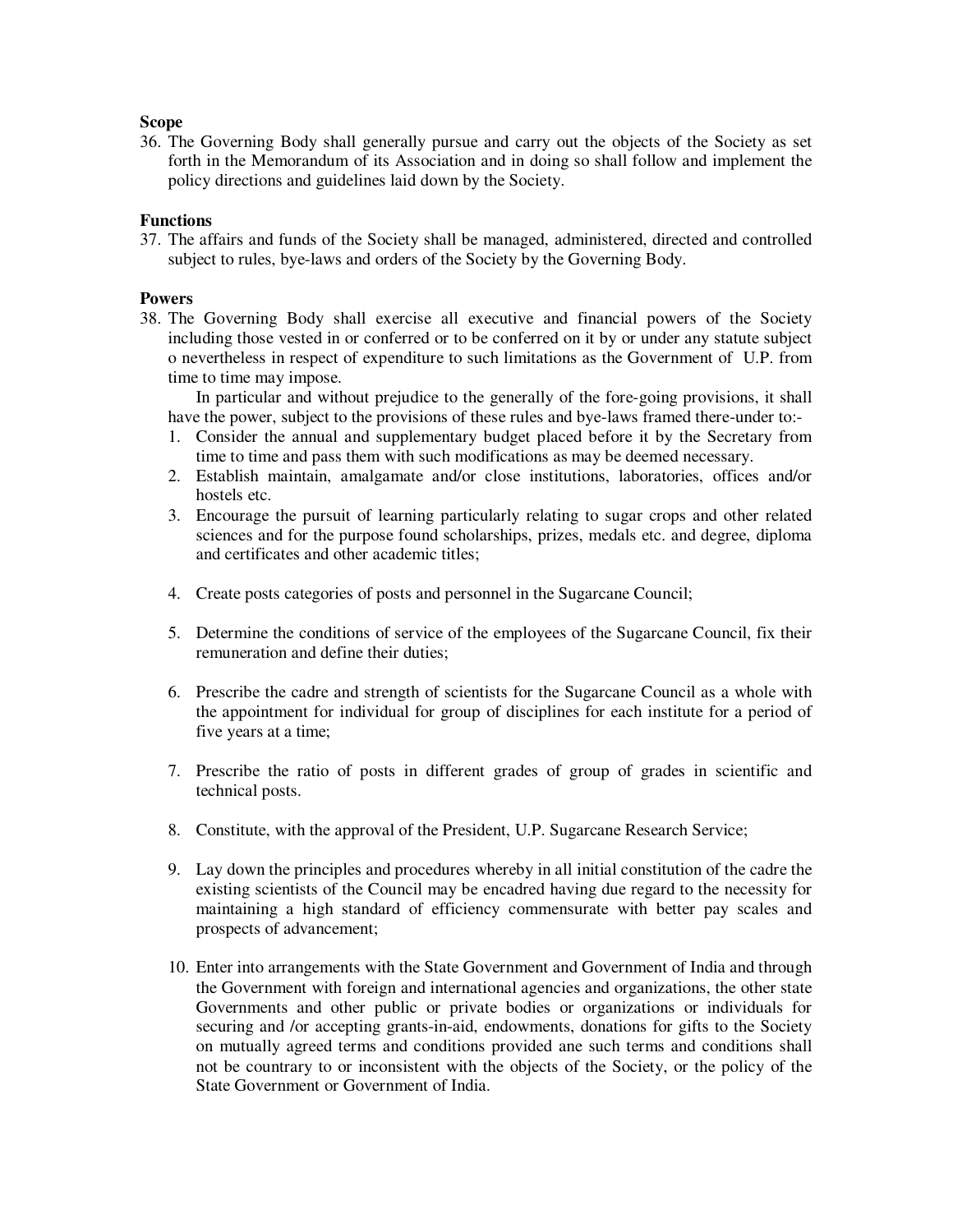- 11. Take over, acquire by purchase, gifts exchange, lease or hire or otherwise from Government of U.P. and from Government of India and through the Government from foreign and international agencies and organizations the State Government and other public or private bodies or organizations or individuals, institutions, libraries, laboratories, museums, collections, immovable properties endowments or other funds together with any attendant obligations so that neither the transaction nor the terms and conditions where under it is concluded is inconsistent with the objects of the Society or the policy of the Government of U.P. or Government of India.
- 12. Appoint boards, committees, sub-committees and panels consisting of persons who may or may not be members of the Governing Body or employees of the Sugarcane Council for such pruposes and periods and with such powers and on such terms as it may deem fit;
- 13. Dissolve and/or substitute all or any board, committee, sub-committee or panel functioning or set up under sub-rule 12 above under the Society and to issue such directions to them as it may deem fit and necessary;
- 14. Delegate such administrative financial and other powers to the Director, Secretary and any other officer of the Sugarcane Council as it may consider necessary and proper.

## **Delegation of powers to research stations**

39. The Governing Body may delegate to the Director and Incharges of the research stations part of powers and or all powers for their functioning.

#### **Power to frame, amend or repeal Bye-laws on certain matters**

- 40. Subject to the provisions of these rules and Societies Act and with the approval of the State Government, the Governing Body shall have the power to frame, amend or repeal bye-laws for the administration and management of the affairs and funds of the Society and in particular to provide for the following matters:-
	- (i) Preparation and sanction of budget estimates, sanctioning expenditure, execution of contract. Investment of funds of the Society, purchase, sale or change of such investments and maintenance of accounts and their audits.
	- (ii) Procedure for recruitment and training examination, assessment, clearance probation, confirmation and promotion of personnel to and in the service of the sugarcane Council.
	- (iii) Terms and tenures of appointments and assignments, emoluments, allowances, rules of discipline and other conditions of service of the employees of the sugarcane Council.
	- (iv) Terms and conditions governing:-
		- (a) the grant of scholarship, fellowships etc.
		- (b) deputations within the country and abroad;
		- (c) grant-in-aid for research schemes and other projects;
		- (d) establishment of research and training centres.
		- (iv) Such other matters as may be necessary for the affairs and funds of the Society.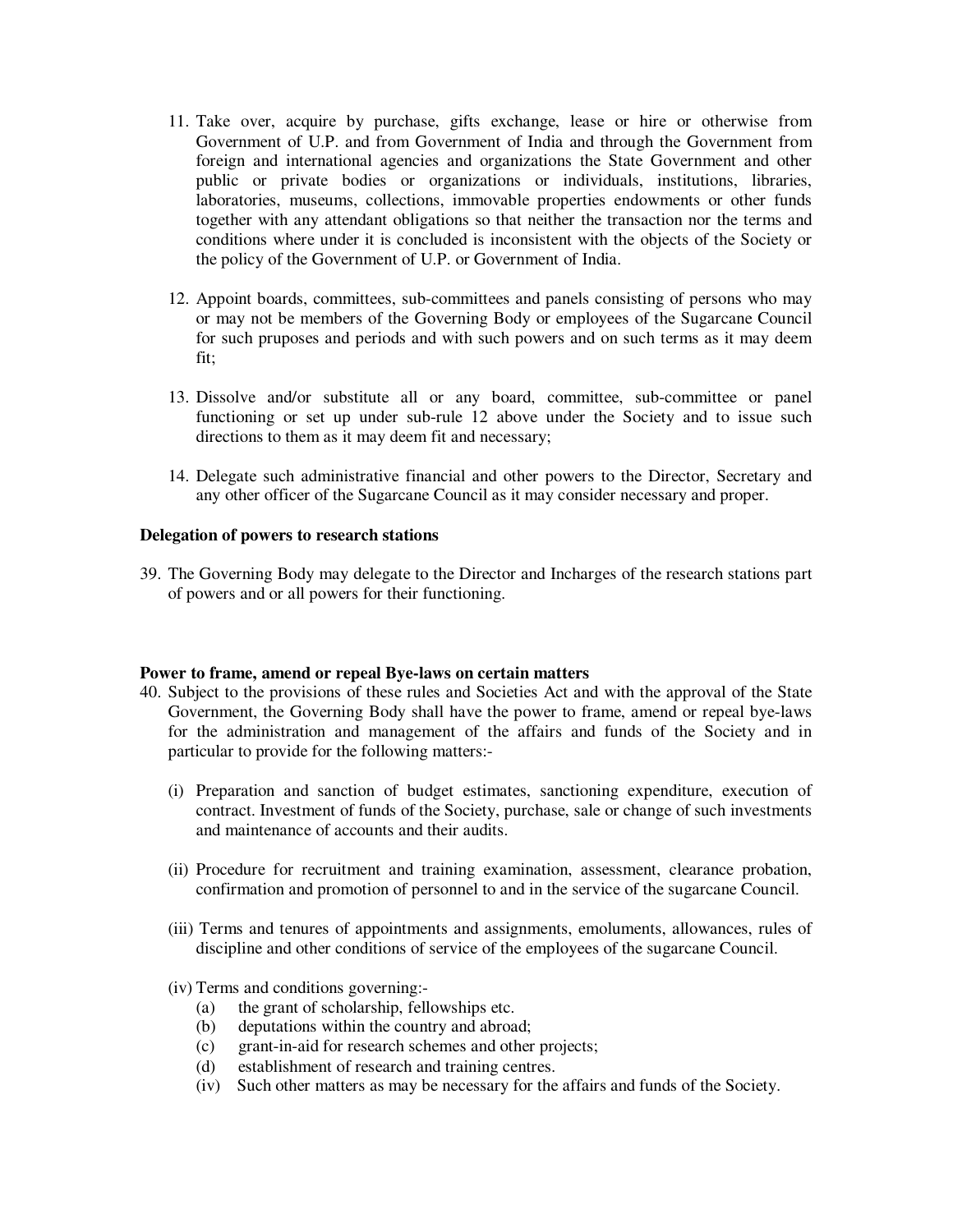## **Frequency of meetings**

41. The Governing Body shall meet as and when necessary and in any even atleast one in each quarter of the year, the year for this purpose being the financial year commencing on the first day of April and ending on the thirty first day of March of the following calendar year. Special meetings to called at any time with a notice of 3 days.

## **Date, time and place of meetings**

42. The Governing Body meetings shall be held on such date, time and place as may be determined by Secretary.

## **Notice for meetings and its service**

- 43. (i) All meetings of the Governing Body shall be called by notice in writing by and under the hand of the Secretary.
	- (ii) Every notice calling a meeting of the Governing Body shall state the date, time and place of the meeting and shall be served upon every member of Governing Body not less than fifteen clear days before the day appointed for the meeting..

## **Validation of proceedings of the meetings**

44. Any inadvertent omission to give notice to or non-receipt or late receipt of notice by any member shall not invalidate the proceedings of the meetings.

#### **Chairman of the meetings**

45. Meeting of the Governing Body shall be presided over by the Commissioner and Secretary, Sugar Industry and Cane Development, U.P. In his absence the Secretary shall be the Chairman of the meeting.

#### **Powers and functions of the Chairman and the Secretary**

45. (a) The Chairman and the Secretary of the governing Body working on behalf of the President and the Secretary of the General Body respectively shall have the same powers.

#### **Quorum**

46. Half the member of the Governing Body present in person shall constitute the quorum for meeting of the Governing Body except for adjourned meetings.

#### **Determination of matters by majority vote**

47. Each member of the Governing Body shall have one vote. The matters to be determined by the Governing Body shall be decided by the majority votes by secret ballot.

 Provided that – In the event of their being equality of votes on any question to be decided by the Governing Body, the Chairman shall have a casting vote.

# **Conduct of business by circulation of resolution**

48. Any business which may be necessary for the Governing Body to perform, except such as may be placed before the annual meeting of the Societies, may be performed by a tesolution in writing circulated among all the members and, any such resolution so circulated and approved by a majority of the members shall be as effectual and binding as if such resolution had been passed at a meeting of the Governing Body.